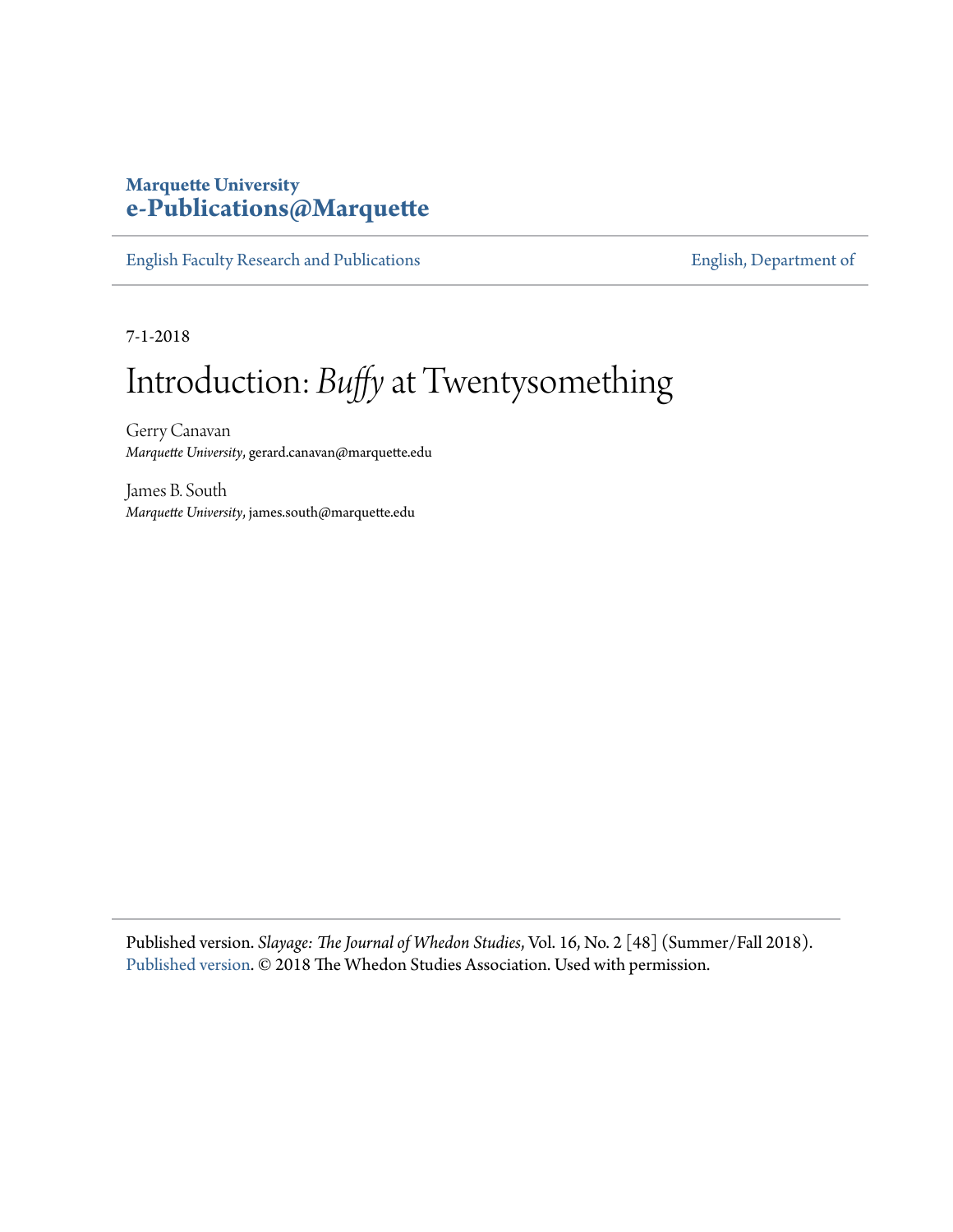#### **Introduction**

### **Buffy at Twentysomething**

### **Gerry Canavan and James South**

 The "*Buffy* at 20" conference was held at Marquette University in Milwaukee, WI, on April 1, 2017. Despite the temporal distance from the series, which ended in 2003, the event clearly struck a chord, not only in the academics who attended from as far away as Oregon, Arizona, California, and New Orleans, but also in members of the surrounding community, whose preregistrations filled up three separate university venues before we finally settled on our student center's ballroom. With a keynote from Sherryl Vint of the University of California, Riverside, on the legacy of *Buffy,* and four panels centered on feminism, psychology, TV production, and fandom, the conference produced a dynamic (and fun!) exploration of the beloved series from both established and emerging scholars quite characteristic of the oddly vibrant interdisciplinary field of Whedon studies.

 Many of the central topics under discussion are by now well- recognized flashpoints for Buffy fandom. Tempers flared, as they so often do, as panelists discussed Spike and his character-defining attempt

**\_\_\_\_\_\_\_\_\_\_\_\_\_\_\_\_\_\_\_\_\_\_\_\_\_\_\_\_\_\_\_\_** 

 **Gerry Canavan** is an associate professor in the Department of English at Marquette specializing in twentieth- at *Extrapolation* and *Science Fiction Film and Television,* he has also co-edited *Green Planets: Ecology and Science Fiction* (2014), *The Cambridge Companion to American Science Fiction* (2015),  and *The Cambridge History of Science Fiction* (2018). His first monograph, *Octavia E. Butler*, appeared in 2016 in the Modern Masters of Science Fiction series at University of Illinois University, specializing in twentieth- and twenty-first-century literature. An editor Press.

James B. South is Professor of Philosophy at Marquette University, where he has taught for more than 20 years. He edited *Buffy the Vampire Slayer and Philosophy* (2003) and co-edited *James Bond and Philosophy* (2006), *Buffy Goes Dark* (2009), *Mad Men and Philosophy* (2010), *Philosophy and Terry Pratchett* (2014), and *Westworld and Philosophy* (2018). In addition, he has written essays on movies, comic books, popular music, and other television shows. He also has published extensively in late medieval and renaissance philosophy, where he focuses on 15th and 16th century Aristotelianism. He is also the editor of the international journal *Philosophy and Theology*.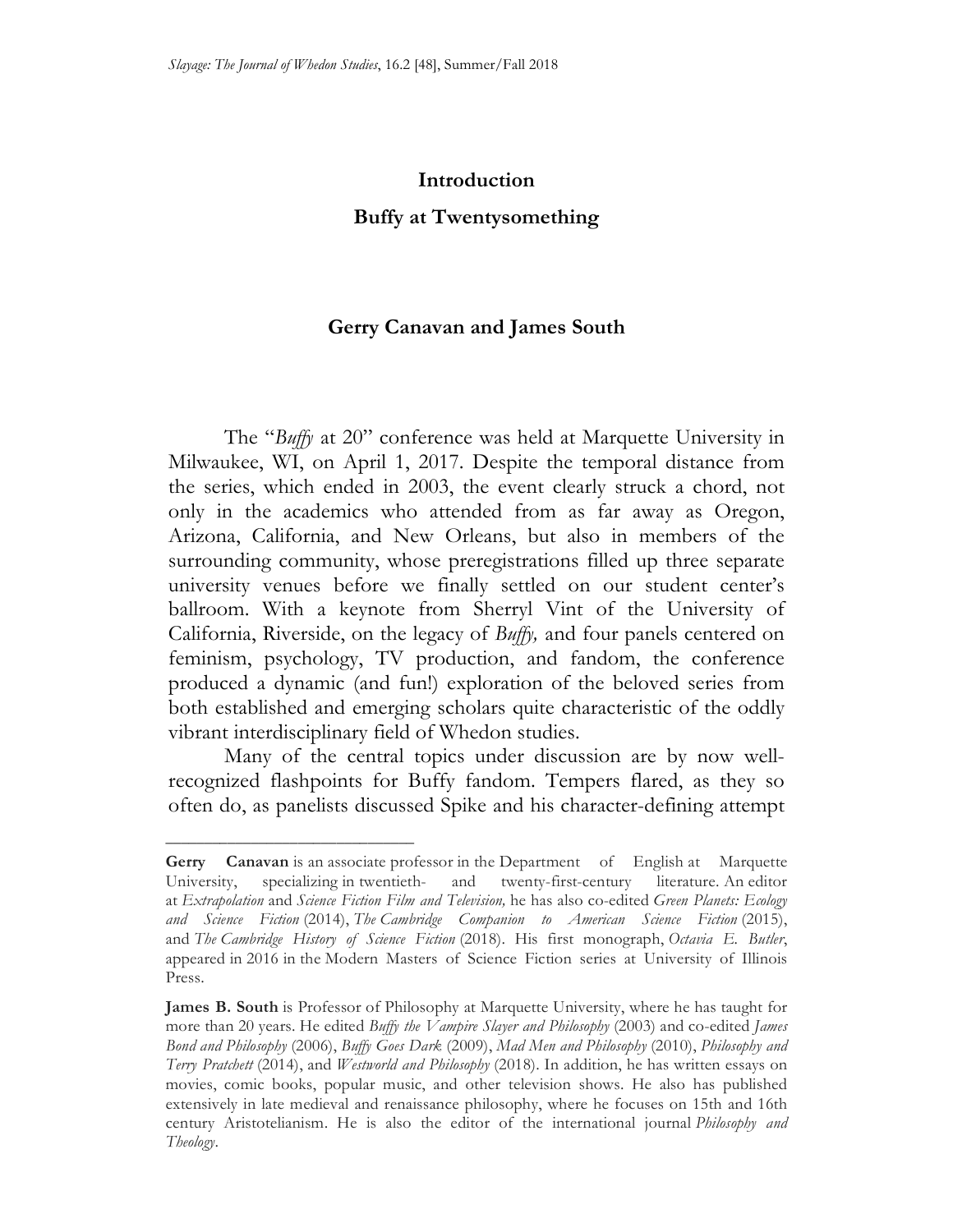to rape Buffy in "Seeing Red" (6.19), with anger directed seemingly equally at the character and at writing and directorial decisions made by showrunners outside-of-universe. Is the dispersal of the Slayer powers at the end of "Chosen" (7.22) the moving culmination of the series's vision of female empowerment (the Vint position), or the toxic replication of the proto-Watcher's-Council original nonconsensual creation and instrumentalization of the First Slayer (Canavan's admittedly contrarian take)? Doesn't the infamous last shot of "Normal Again" suggest this was all just the weird, tragic dream of a deeply unwell teenager—ruining, in some basic sense, the entire Buffyverse? Is the *true* "best episode ever" "Hush," "The Body," "Restless," or "Once More with Feeling"? Who mourns for the Buffybot? Are vampires people too? And what's the real deal with souls, anyway?

 The conference was likewise an opportunity to explore the way the series has evolved since its conclusion, not only in its afterlife on DVD and streaming services, but in its transmedia extension to other modes of consumer entertainment. What is the proper status of *Angel,*  Whedon-authored Dark Horse comics series with respect to how we understand *Buffy*—especially with regard to elements that seem to revise, complicate, undermine, or thematically darken established elements of the series? How can Buffy Studies, as a field, "manage" a canon that has now become so fractured and polyvalent? Where does Whedon Studies go as a field at a moment where Whedon has moved on from the initial texts that made his reputation to blockbuster success in the Marvel Cinematic Universe—and now seemingly moved on from that sphere as well? Does *Buffy* still remain for us the paradigmatic Whedon text (for good or ill?) Has the series *aged* well, in the main, and in all its particulars? What of *Buffy* do we need to reconsider, or unlearn, from the perspective of a culture now twenty years on (which with respect to popular culture at least has changed in large part due to the popularity and influence of *Buffy* and its successors)? the tie-in novels, and (most controversially) the post-*Chosen*, ostensibly

 It was out of this latter set of questions that a somewhat funereal, or at least elegiac, mood seemed to emerge from the proceedings. It could not escape our notice that we were discussing a twenty-year-old series on a campus filled with twenty-year-olds—indeed, at a conference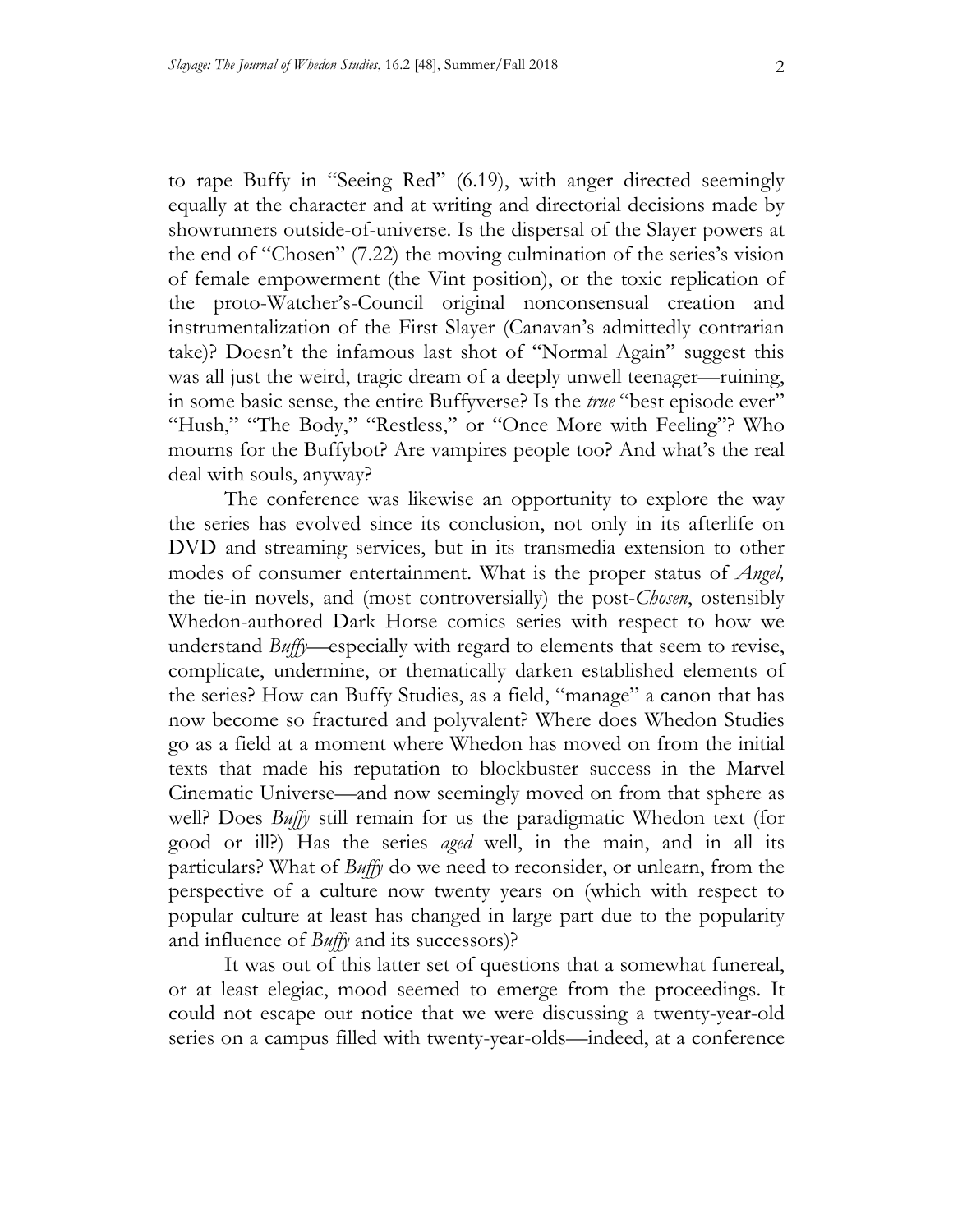whose youngest attendees were only barely older than the series, if that. Teaching and studying *Buffy* still feels "right" to us, twenty years later—it still all feels *urgent,* important—but would *Buffy* feel the same at thirty, forty, fifty? Was there a point at which we would all need to let Buffy go, whether or not we wanted to? Our discussions both in the panels and at our meals turned at times to this other question of sustaining Whedon Studies in a context so increasingly removed from its point of origin— how, why, whether we should.

 This feeling was further complicated shortly after the conference, as our authors were preparing the final texts for this special issue, when disturbing #MeToo-style allegations emerged about Whedon's behavior on set on *Buffy, Angel,* and elsewhere that threatened to severely tarnish his legacy. In some basic sense a cloud remains over Whedon's personal legacy as a filmmaker that requires an honest reckoning from the organization that bears his name. Preparing this issue in the wake of that scandal seemed to us at times to be a rather strange endeavor, almost a sort of last dance—perhaps even an opportunity to reconsider and re- center the importance of women like his *Buffy* collaborators, Jane Espenson and Marti Noxon, in the corpus that usually bears only his name. In particular, Noxon's work as successful showrunner and filmmaker has since taken on dark themes that resonate with the tonal shifts from Season Five of *Buffy* to Seasons Six and Seven, and perhaps calls into serious question the kneejerk sense of "auteurship" that has long surrounded Whedon and *Buffy*.

 In the summer of 2018—this time as our texts were coming in for final proofs—we were shocked again by the announcement of a *Buffy*  Monica Owusu-Breen. Originally reported as a reboot with inclusive, multi-racial casting and starring a black woman in the role of Buffy, it seems that the series will in fact be a sequel, set in the original Buffyverse twenty-plus years after *Buffy* and *Angel* concluded (and thus leaving open the possibility of guest appearances by Buffy, Willow, Faith, Angel, Spike, Giles, and others). "Here we are, twenty years later… And the world seems a lot scarier. So maybe, it could be time to meet a new Slayer," wrote Owusu-Breen on Twitter. revival, executive produced by Whedon and helmed by writer-producer